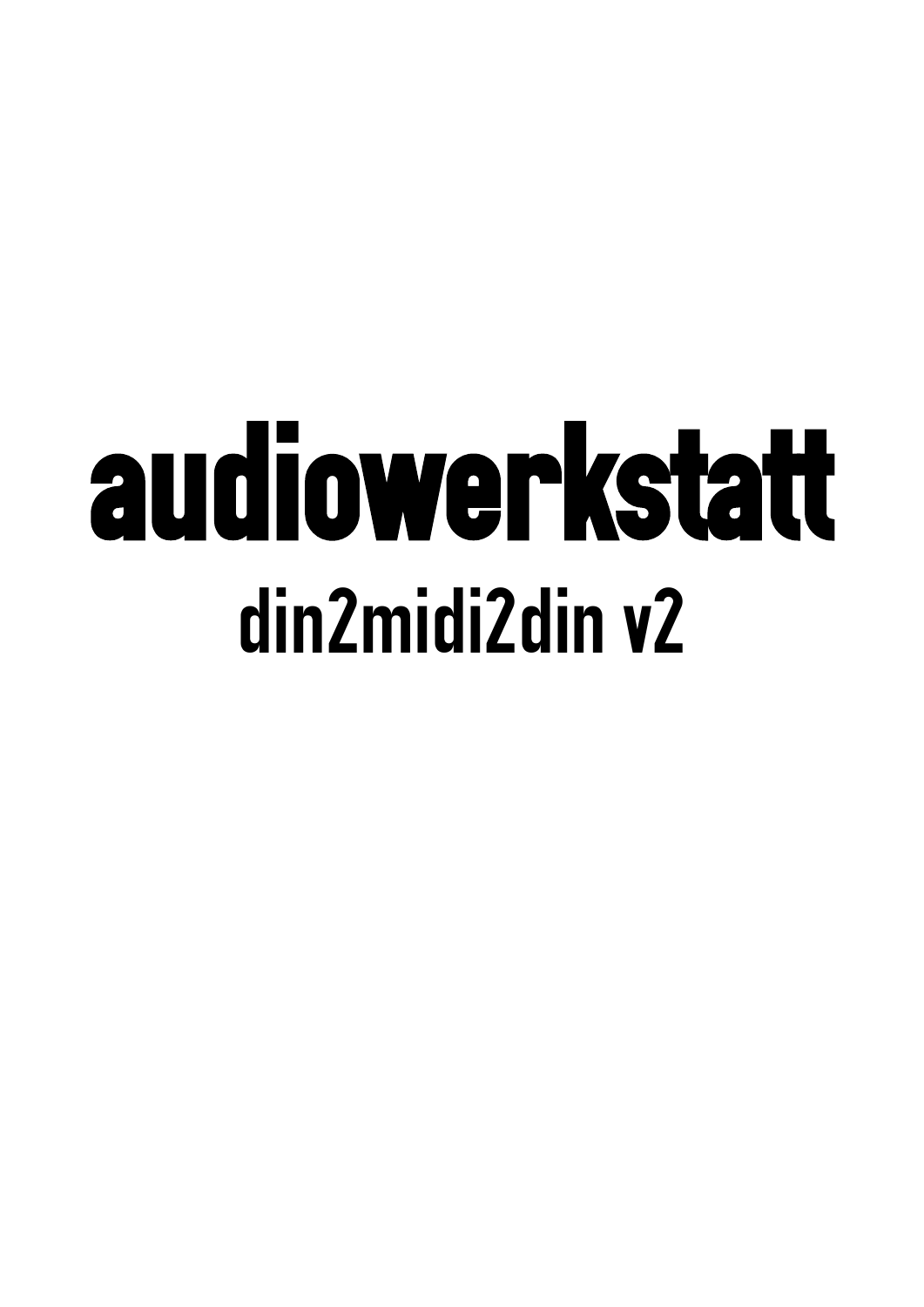## audiowerkstatt – din2midi2din v2

Der audiowerkstatt din2midi2din v2 konvertiert das als "DIN-Sync" oder "Sync24" oder "Sync48" bekannte Synchronisationsformat in MIDI-Clock-Signale und umgekehrt.

| Anschlüsse: |                                                                                       |  |
|-------------|---------------------------------------------------------------------------------------|--|
| $9 - 12x$   | Eingang zum Anschluss eines Netzteils [9-12V AC oder DC (Polung spielt keine Rolle)]. |  |
| midi-in:    | Eingang zum Anschluss des MIDI-Ausgangs des MIDI-Masters.                             |  |
| midi-out:   | Ausgang zum Anschluss des MIDI-Eingangs des MIDI-Slaves.                              |  |
| din-in:     | Eingang zum Anschluss des "DIN-Sync"-Ausgangs des "DIN-Sync"-Masters.                 |  |
| din-out:    | Ausgang zum Anschluss des "DIN-Sync"-Eingangs des "DIN-Sync"-Slaves.                  |  |

### Funktion des Knopfes und LED-Anzeige:

Durch Drücken des Knopfes wird der Eingang ausgewählt, an dem die gew ünschte Clock anliegt. Wenn die "din2midi"-LED links des Knopfes leuchtet, wird die am "din-in" anliegende "DIN-Sync24"-Clock verwendet. Wenn die "midi2din"-LED rechts des Knopfes leuchtet, wird die am "midi-in" anliegende MIDI-Clock verwendet.

Ausgegeben wird die Clock zeitgleich am "midi-out" als MIDI-Clock und am "din-out" als "DIN-Sync24". Nach dem Starten des "Master"-Gerätes am gew Ünschten Eingang blinkt die LED bei jedem 1/4.

Alle Einstellungen werden automatisch gespeichert und beim Neustart des Gerätes geladen.

Durch Halten des Knopfes beim Einschalten wird das Gerät im "DIN-Sync48"-Modus gestartet. Es verhält sich hierbei wie soeben beschrieben, jedoch werden am "din-in" bzw. "din-out" "DIN-Sync48"-Signale ausgegeben bzw. empfangen. In diesem Modus blinkt die "din2midi" - bzw. "midi2din" -LED kontinuierlich.

### Technische Daten:

| Anschlüsse:            | midi-in (5-pol DIN)                          |
|------------------------|----------------------------------------------|
|                        | midi-out (5-pol DIN)                         |
|                        | din-in (5-pol DIN)                           |
|                        | din-out (5-pol DIN)                          |
|                        | Netzteil (Plug 5,5mm, Pin 2,1mm)             |
| <b>Bedienelemente:</b> | "clock-source-select"-Knopf                  |
| Anzeigeelemente:       | Status-LED "din2midi"                        |
|                        | Status-LED "midi2din"                        |
| <b>Netzteil:</b>       | 9-12V AC oder DC (Polung spielt keine Rolle) |
| Abmessungen:           | 112 mm x 72 mm x 48 mm                       |
| <b>Gewicht:</b>        | 280q                                         |

### Lieferumfang:

- audiowerkstatt din2midi2din v2 - Handbuch (deutsch/englisch)

### Kontakt:

audiowerkstatt UG (haftungsbeschränkt) Weserstr. 78 12059 Berlin **Deutschland** 

 $\mathsf{info}\mathcal{O}$ audiowerkstatt.de [http://www.audiowerkstatt.de](http://www.audiowerkstatt.de/)

WEEE-Reg.-Nr. DE 49518480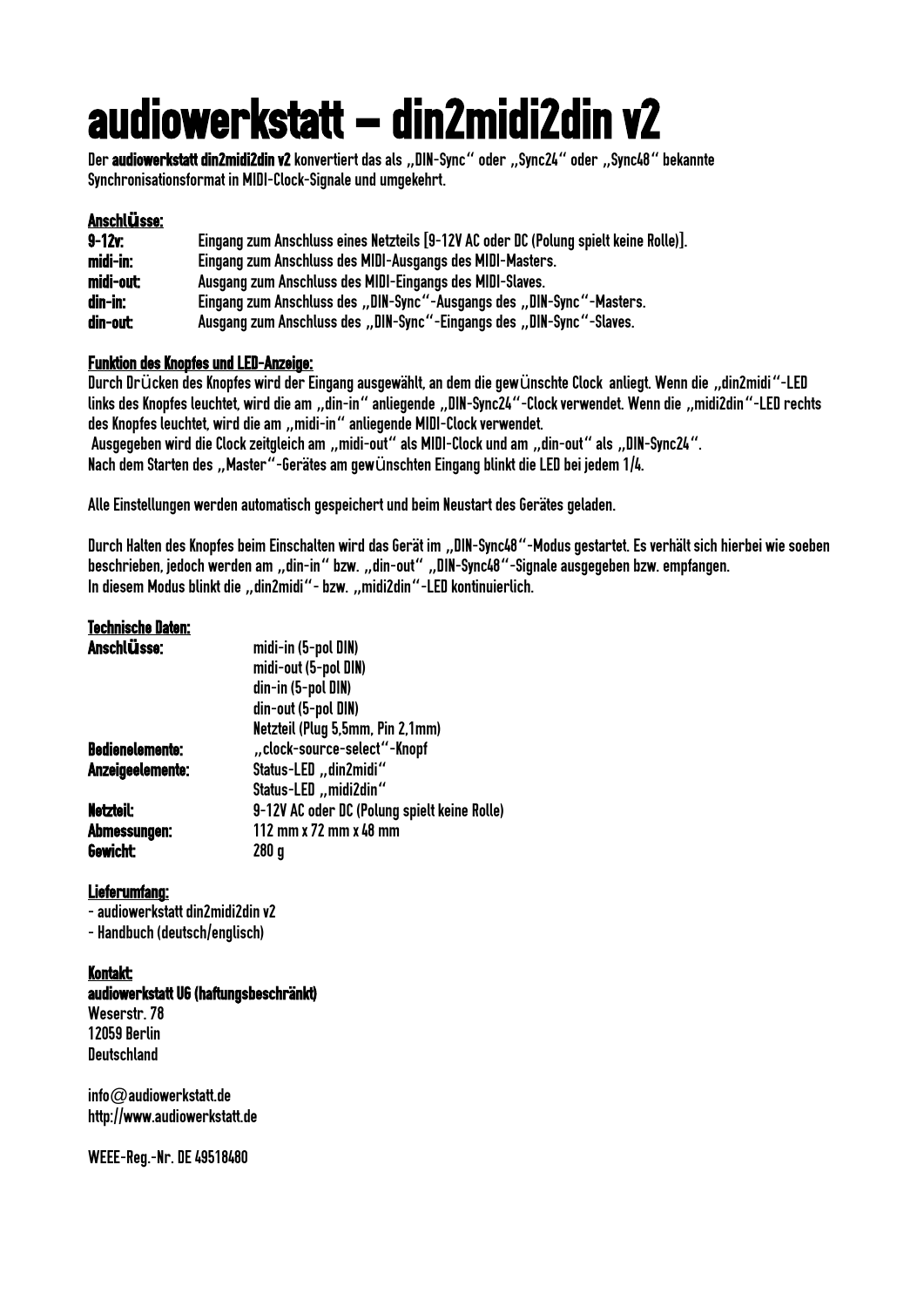## audiowerkstatt – din2midi2din v2

The audiowerkstatt din2midi2din v2 converts the synchronisation-signale known as "DIN-Sync" or "Sync24" or "Sync48" to MIDI-clock-signals and vice versa.

### Connectors:

| $9 - 12x$  | Input for connecting a power supply (9-12V AC or DC (polarity doesn't matter)). |
|------------|---------------------------------------------------------------------------------|
| midi-in:   | Input for connecting the output of the MIDI-master.                             |
| midi-out:  | Output for connecting the input of the MIDI-slave.                              |
| din-in:    | Input for connecting the output of the "DIN-Sync"-master.                       |
| din-out: 0 | utput for connecting the input of the "DIN-Sync"-slave.                         |

### Function of the buttons and LEDs:

Press the button to select the input that is used to receive the master-clock. If the "din2midi "-LED left of the button is on, the ", din-in" is used and the received "DIN-Sync24"-clock will be used. If the "midi2din"-LED right of the button is on, the "midiin" is used and the received MIDI-clock will be used.

The clock-signal will be sent on both outputs simultaneously: As MIDI-clock at the "midi-out" and as "DIN-Sync24"-signals at the " din-out".

After starting the master at the selected input, the LED flashes every  $\frac{1}{4}$ -note.

All settings will be saved and restored at startup.

If you hold the button at startup, the din2midi2din will start in "DIN-Sync48"-mode. It works the same as described before, but receiving and transmitting ..DIN-Sync48"-signals at ..din-in " and ..din-out " instead of ..DIN-Sync24"-signals. In this mode the "din2midi" - or "midi2din" -LED flashes continuously.

### Specifications:

| <b>Connectors:</b>       | midi-in (5-pol DIN)                       |
|--------------------------|-------------------------------------------|
|                          | midi-out (5-pol DIN)                      |
|                          | din-in (5-pol DIN)                        |
|                          | din-out (5-pol DIN)                       |
|                          | Power (Plug 5,5mm, Pin 2,1mm)             |
| Control elements:        | "clock-source-select"-button              |
| <b>Display elements:</b> | Status-LED "din2midi"                     |
|                          | Status-LED "midi2din"                     |
| Power:                   | 9-12V AC or DC (Polarity doesn 't matter) |
| <b>Dimensions:</b>       | 112 mm x 72 mm x 48 mm                    |
| <b>Weight:</b>           | 280 g                                     |
|                          |                                           |

### Scope of delivery:

- audiowerkstatt din2midi2din v2 - manual (german/english)

### Contact:

audiowerkstatt UG (haftungsbeschränkt) Weserstr. 78 12059 Berlin **Germany** 

info $@$ audiowerkstatt.de http://www.audiowerkstatt.de

WEEE-Reg.-Nr. DE 49518480